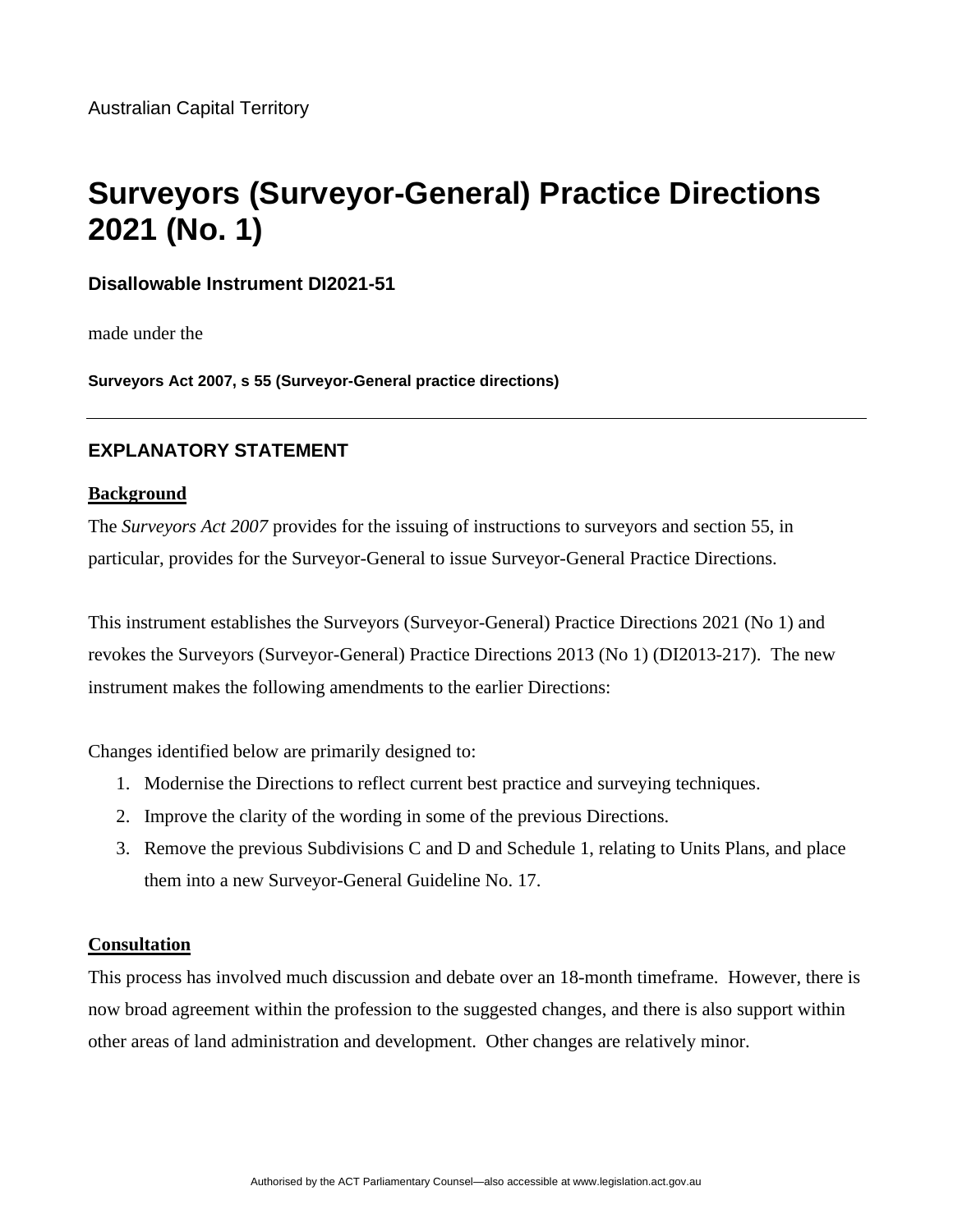All amendments have been provided to all registered surveyors for comment and have been approved by the Survey Practice Advisory Committee.

### **The Amendments**

The changes made to the new Surveyors (Surveyor-General) Practice Directions include amendments to:

- 1. the definitions for:
	- a. Define: Adjustment Report, Approved Survey Plan, Calculation Sheet, Corner, Estate Development Plan, Global Navigation Satellite Systems (GNSS), Greenfield Survey; Infill Survey, Reduced Level, Road, Spline curve, Survey Certificate; and, Surveyor;
	- b. Refine the definition: Coordinated Reference Mark (CRM); Established Survey Control Mark; Monument; Plan, Road, Stratum, Surveyor-General; and, Urban Survey;
	- c. Clarify the types of mark which may be used as a reference mark; and,
	- d. Clarify the relevant version of the document known as SP1, a national standard relating to control survey practices and accuracies. This document was recently revised. However, these Directions refer to the previous version which is still available and relevant.

2. Direction 6: to remove the requirement for surveyors to connect to road kerbs where no surface marks exist.

- 3. Direction 9: to clarify how a Plan of Survey may be amended post-registration.
- 4. Direction 10 (b) and (c): to amend the term "sketch" to "plan".

5. Direction 11 (b): to ensure that a registered surveyor, when performing an identification survey, acts in accordance with the requirements of Direction 7 (Power of Entry) and Directions 29 to 33 (measurement and accuracy standards).

6. Direction 12 (a): to replace the term "register" with the term "record".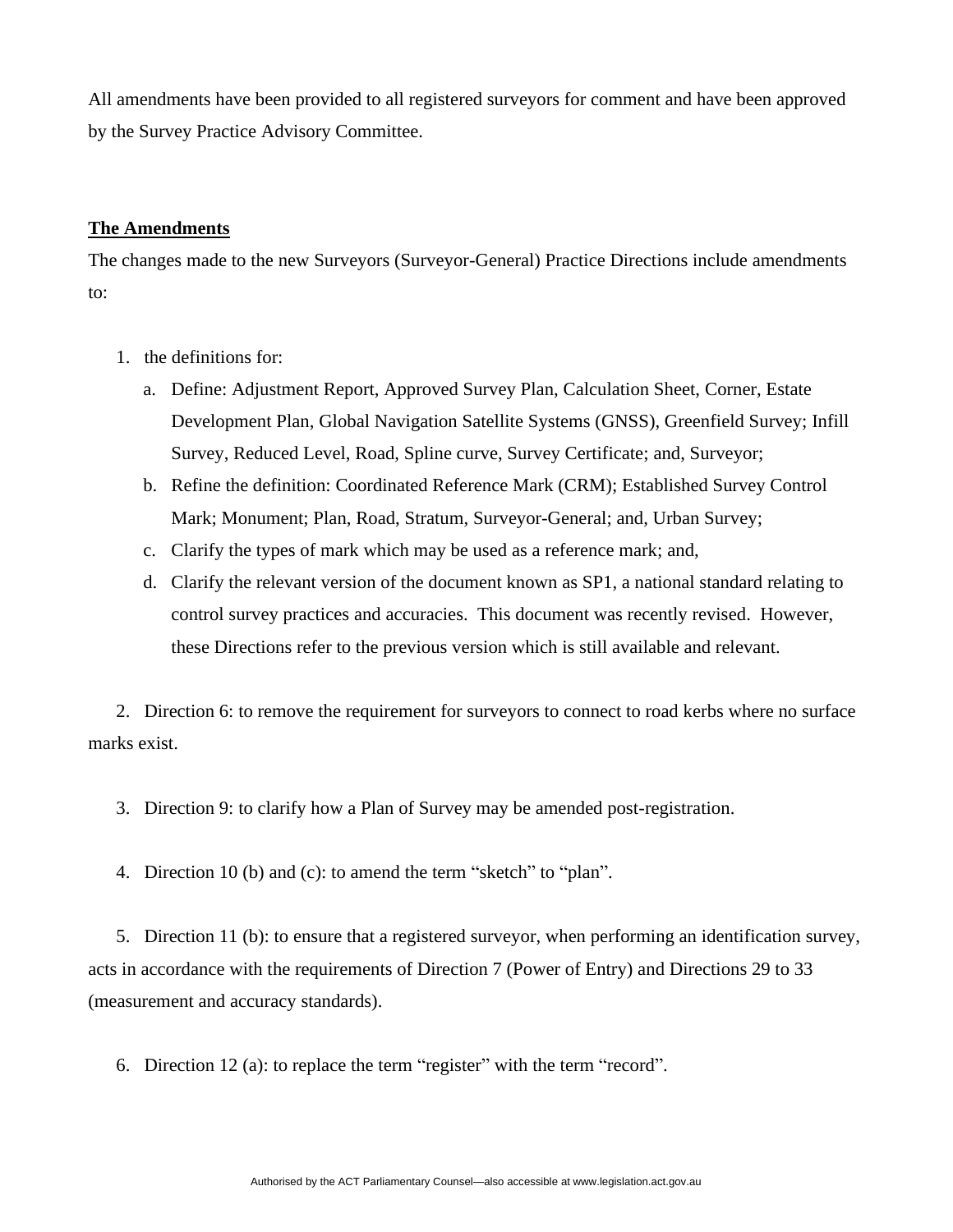7. Direction 12 (b): to replace the reference to the *Building Act 2004* with the *Building (General) Regulation 2008*.

8. Direction 12 (c): to clarify the term 'Survey Certificate" pursuant to the *Planning and Development Act 2007.*

9. Direction 12 (d) and (e): requirement for the surveyor to lodge CRMs coordinates pursuant to Direction 39, and for reference marks.

10. Direction 12 (f) and (g): requires the surveyor to lodge the adjustment report and survey calculation sheet, if requested by the Surveyor-General.

11. Direction 13: to clarify requirements for supervision by surveyors.

12. Direction 15 (a); to clarify the requirements for marks that are to be used for the Datum Line of Orientation.

13. Direction 15 (b): to clarify the process for adoption of marks, in Greenfield and Infill Surveys, for the Datum Line of Orientation. Removing the option for determining a datum line from astronomical observations: this is a recognition of the ubiquity of GNSS surveying.

14. Direction 15 (c): to prescribe a time limit for the use of coordinates in Direction 15 (b) (i) and (ii) and verification procedures.

15. Direction 15 (d): to prescribe adoption requirements and verification procedures for the adoption of reference marks in Direction 15 (b) (iii).

16. Direction 16: Generalised to include "control marks" rather than just "benchmarks".

17. Direction 17 ( $b - c$ ): re-rewritten to include upgrades or changes to software and firmware as used in measuring equipment, including GNSS receivers.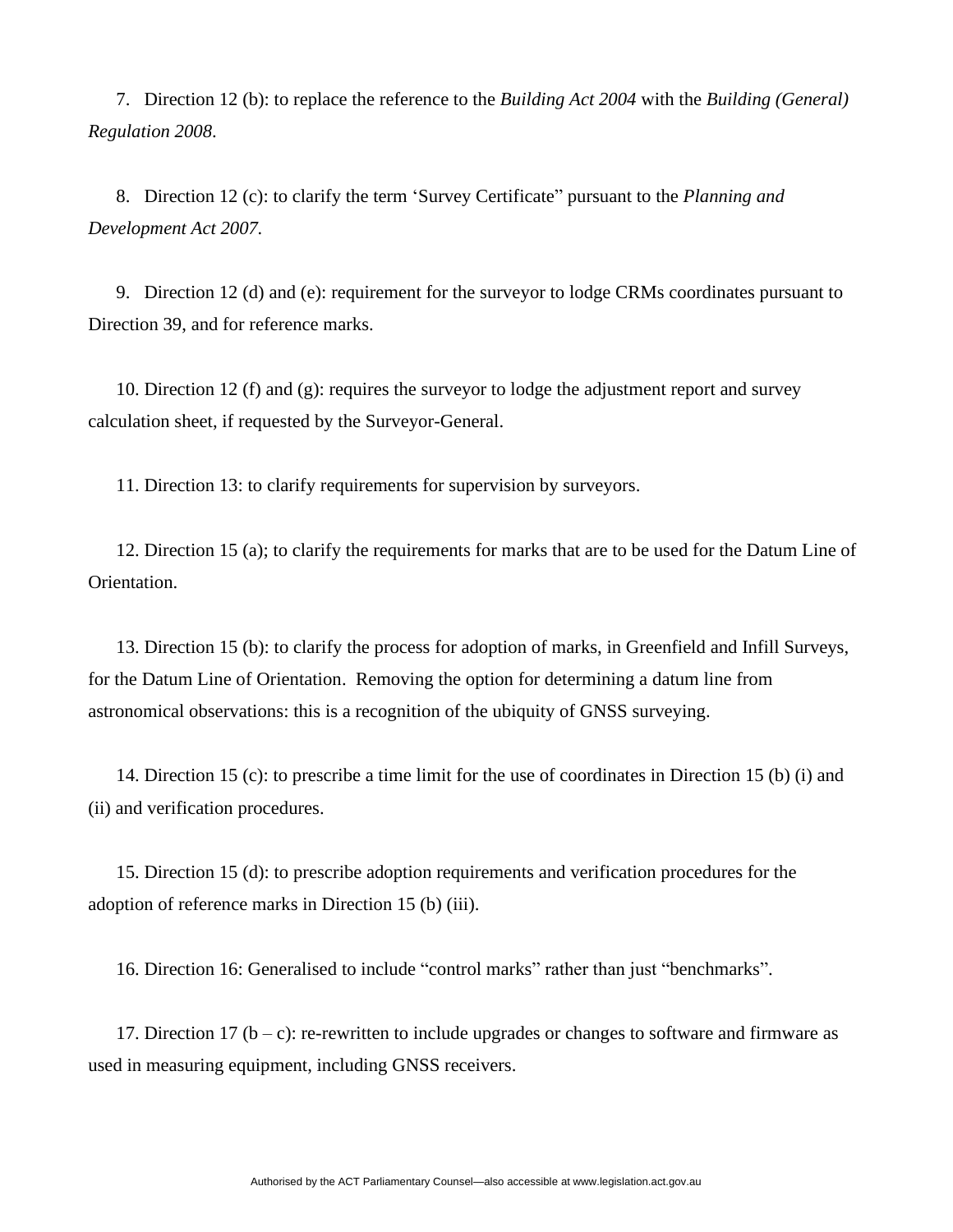18. Direction 17 (d): amended to clarify the requirements for the lodgement of results of equipment calibrations or verifications.

19. Direction 18 (b): to require surveys of natural features such as rivers to be done in accordance with Guideline No. 10.

20. Direction 21: sub-section (2) added, requiring that partial surveys be made in accordance with Guideline No 1.

21. Direction 22: re-written with a new sub-section (a) regarding easements for utilities services.

22. Direction 23: re-written with a new section requiring that all boundaries be re-determined in accordance with Guideline No. 22.

23. Direction 24: "fence" has been generalised to "occupation", and a new requirement to determine heights of structures (where this is practicable) has been added.

24. Direction 26: "fence" again generalised to "occupation".

25. Direction 28 (b): "not found" is no longer to be a descriptor for the condition of a monument being searched for.

26. Direction 29: astronomical observations no longer acceptable to check angular measurements.

27. Direction 30: amended such as to increase the accuracy requirement for measuring angles (angular misclose in traverse) with theodolites, from 2 minutes to 1 minute of arc. This recognises the greater accuracies attainable with modern instruments and is consistent with similar provisions in the NSW Regulation.

28. Direction 32: 32 (b) has been amended to increase the accuracy requirements for rural surveys.

29. Direction 33: 33 (b) & (c) amended to remove the  $5000m^2$  block size stipulation. "Old" 33 (4) deleted as being redundant. 33 (d) now formalises the requirement that pegs be painted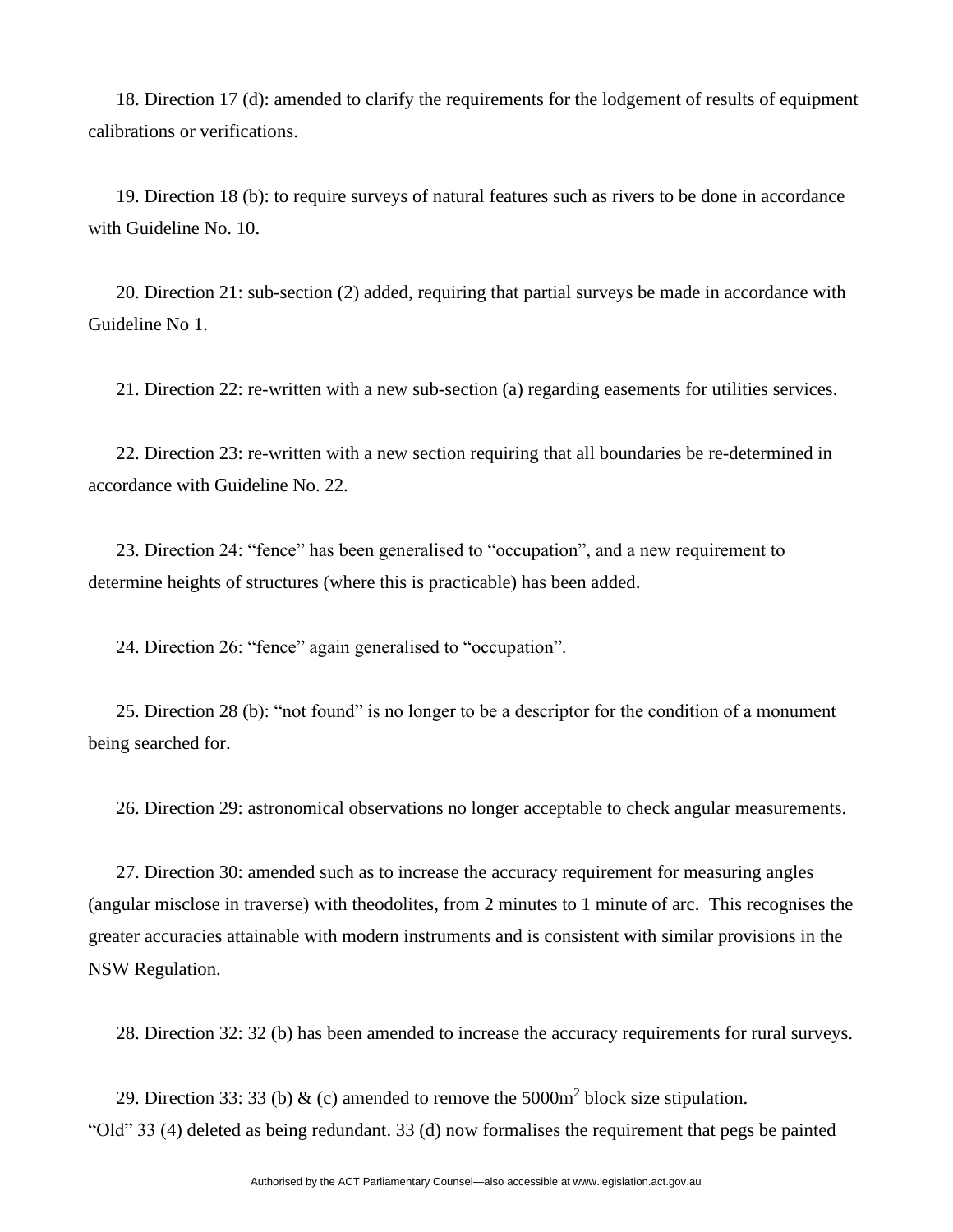white. 33 (9) requires that chiselled wings be placed closer to the marks at which they point.

30. Direction 34: Former 34 (1)(a), describing the concrete block (CB) mark, has been deleted. 34 (a) (iv) introduces the galvanised star-iron picket. Except for the CB, all other types of reference marks are retained, but are listed in a revised sub-sectional order.

Note: Direction 36 –Other Marks- does not prohibit use of CBs as reference marks if so desired.

31. Direction 35: essentially unchanged, but now refers to 4 pattern plans that specify the essential dimensions of CRMs, and materials to be used for their manufacture or construction.

32. Direction 37 (c): amended to clarify how line marks are to be placed along unfenced boundaries.

33. Direction 38: 38 (a)(ii) the maximum spacing between reference marks has been increased to 200 metres;

38 (a)(iii) specifies actions to be taken where it can be seen that reference marks have been disturbed; 38 (b) specifies marking actions to be taken where rear block boundaries abut territory land; 38 (c) is the former 38 (b).

34. Direction 39: has been re-written, specifying that relevant provisions in Direction 38 and Guideline No. 2 be referred to when acting in accordance with this Direction. Former 39 (b), pertaining to recording of CRM coordinates on the plan, has been deleted.

35. Direction 40: re-written for clarity.

36. Direction 42: re-written for clarity.

## 37. Direction 43

Direction 43 (a): re-written specifying explicitly the conditions that apply when placing CRMs and reference marks. Direction 43 (b): specifies a new ratio of 2 CRMs per 100 blocks (or part thereof) and that at least one these must be a Deep Driven Rod (SR-type). Direction 43 (c) specifies the maximum distance between CRMs where they are intervisible. Direction 43 (d) prescribes the data lodgement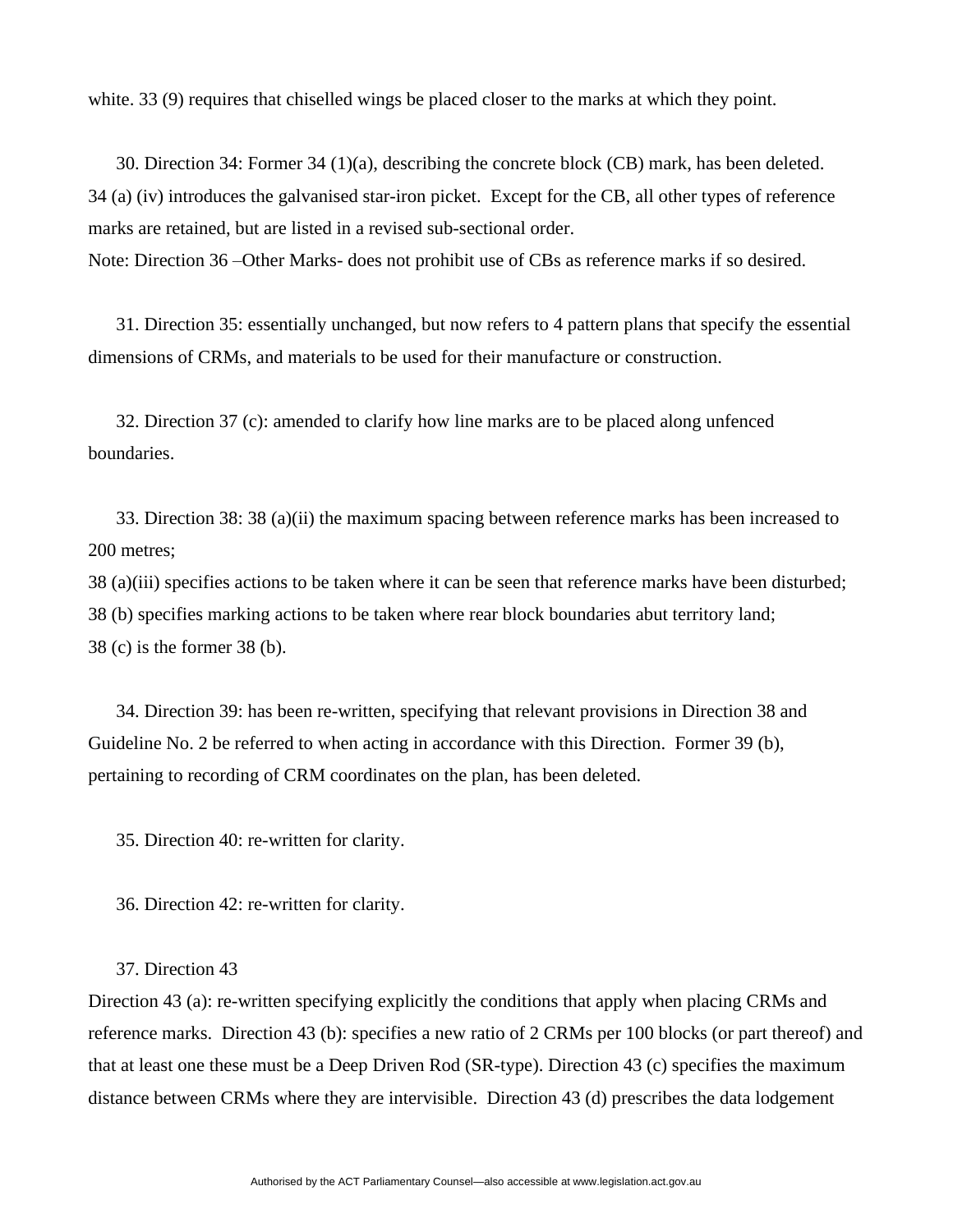requirements for CRMs.

38. Direction 45:

45 (a) varies the maximum distance required to connect the survey to an established control mark in accordance with Guideline No.2.

45 (b) now also requires that all connections between control marks be shown on the plan.

39. Direction 48 (b) requires a surveyor to seek approval for a new high water determination as well as for a changed position of the same. Note: *There are some areas within the Jervis Bay Territory where the mean high water boundary has not yet been defined*.

40. Direction 51: requires that surveyors directly survey the line of a natural feature, rather than locate such features by traverse and offset. This new provision aligns with the technique now required in the NSW Regulation and recognises the increased use of GNSS to more accurately and efficiently locate natural features.

41. Direction 52: new sub-section 52 (d) requires additional information about marks found and placed.

42. Direction 53 (a); re-written to clarify the nature of the data to be retained by the surveyor.

43. Direction 56 of the 2013 Survey Practice Directions with respect to astronomical observations has been deleted. "New" Direction 56 relaxes the recording requirements for information that is material to the survey. Direction numbers from here on refer to the 2013 document.

44. Direction 58: was formerly Direction 59, but now includes a section that explicitly states that the metre is the unit to be used for measurement of distance.

45. Direction 59: a revised Direction which sets out requirements and preconditions for lodgement of plans.

Direction 59 (2) covers provisions formerly in Direction 66 (5).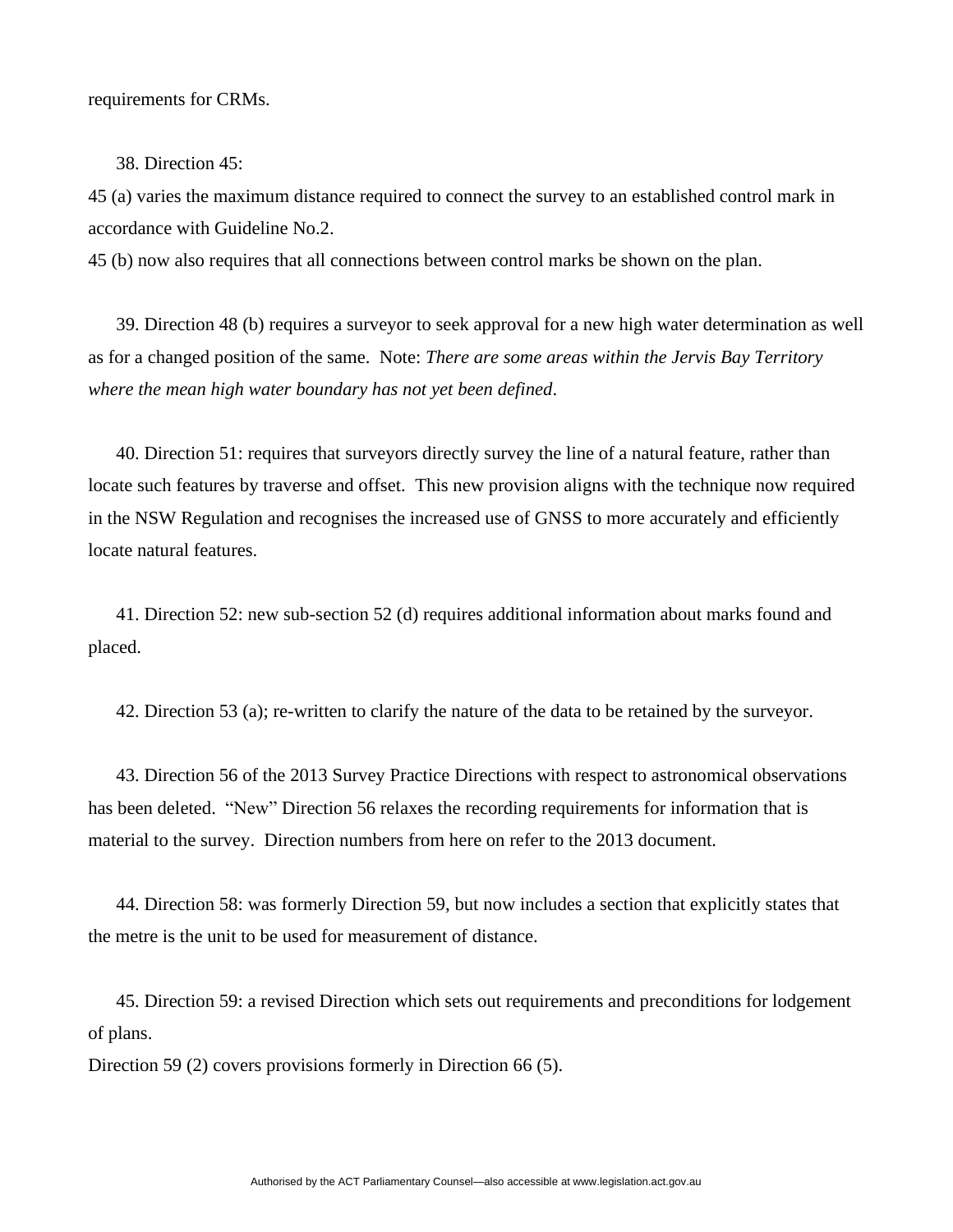46. Direction 60: notifies that the Standards and Specifications for Deposited Plans document will become known as Guideline No. 6 – Deposited Plans Standards and Procedures.

47. Direction 61: Former 61 (2) deleted.

48. Direction 62 (a – c); re-written for clarity.

49. Direction 63: some clarification to the text of 63 (a) (ii) regarding party walls. 63 (b) and (c) require heights of structures to be shown.

63 (d) was formerly Direction 65 (4).

63 (e) deals with requirements for compiled or computed boundaries.

50. Direction 64: now also provides for boundary lines determined by photogrammetric or remote sensing methods.

51. Direction 65: 65 (a - b) amended to specify electronic certification only. 65 (d) stipulates that all marking must be completed before certification will be issued.

52. Direction 66: 66 (a) now stipulates that marking must be stable, durable and accessible. 66 (b) is a new section that stipulates requirements for completing a stratum survey. 66 (g) stipulates the requirements for vertical control marks that are to be shown on the plan.

53. Direction 68: all provisions relating to Unit Title -except the former Subdivision A- are now part of the new Guideline No 17.

54. Schedule 1 Form 2; re-written to refer to a "plan" and not a "sketch".

55. Schedule 2: re-written to clarify the horizontal datum and also names the source document that defines the vertical datum.